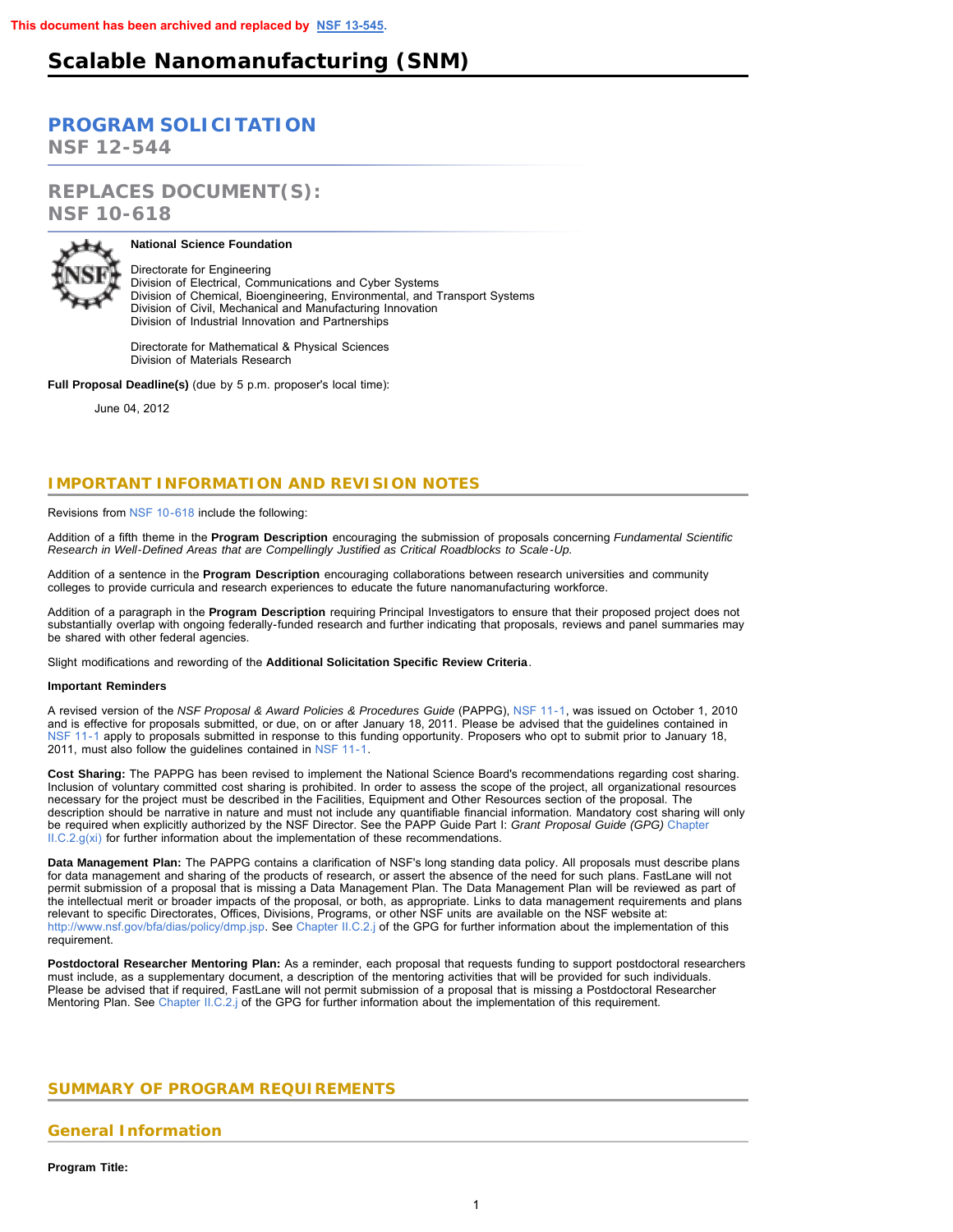#### **Synopsis of Program:**

The National Science Foundation (NSF) announces a second year of a program on collaborative research and education in the area of scalable nanomanufacturing, including the long-term societal implications of the largescale implementation of nanomanufacturing innovations. This program is in response to and is a component of the National Nanotechnology Initiative Signature Initiative: *Sustainable Nanomanufacturing - Creating the Industries of the Future* ([http://www.nano.gov/node/611\).](http://www.nano.gov/node/611) Although many nanofabrication techniques have demonstrated the ability to produce relatively small quantities of nanomaterials and devices, the emphasis of this program is research that supports the identification and demonstration of nanomanufacturing processes with high potential to scale to economically and industrially relevant production levels. The mode of support is Nanoscale Interdisciplinary Research Teams (NIRT). Proposals submitted to this program must address at least one, and preferably more than one, of the following interconnected themes:

- Novel processes and techniques for continuous and scalable nanomanufacturing;
- Directed (e.g. physical/chemical/biological) self-assembly processes leading to heterogeneous nanostructures with the potential for high-rate production;
- Fundamental scientific research in well-defined areas that are compellingly justified as critical roadblocks to scale-up;
- Principles and design methods to produce machines and processes to manufacture nanoscale structures, devices and systems; and/or
- Long-term societal and educational implications of the large-scale production and use of nanomaterials, devices and systems, including the life-cycle analysis of such nanomaterials, devices and systems.

Other research and education projects in nanoscale science and engineering will continue to be supported in the relevant programs and divisions.

## **Cognizant Program Officer(s):**

*Please note that the following information is current at the time of publishing. See program website for any updates to the points of contact.*

- Sumanta Acharya, ENG/CBET, telephone: (703) 292-7494, email: [sacharya@nsf.gov](mailto:sacharya@nsf.gov)
- Anupama B. Kaul, ENG/ECCS, telephone: (703) 292-8153, email: [akaul@nsf.gov](mailto:akaul@nsf.gov)
- Bruce M. Kramer, ENG/CMMI, telephone: (703) 292-5348, email: [bkramer@nsf.gov](mailto:bkramer@nsf.gov)
- Lynnette D. Madsen, MPS/DMR, telephone: (703) 292-4936, email: [lmadsen@nsf.gov](mailto:lmadsen@nsf.gov)
- Carole J. Read, ENG/EEC, telephone: (703) 292-2418, email: [cread@nsf.gov](mailto:cread@nsf.gov)
- Benaiah Schrag, ENG/IIP, telephone: (703) 292-8323, email: [bschrag@nsf.gov](mailto:bschrag@nsf.gov)

## **Applicable Catalog of Federal Domestic Assistance (CFDA) Number(s):**

- 47.041 --- Engineering
- 47.049 --- Mathematical and Physical Sciences

## **Award Information**

**Anticipated Type of Award:** Standard Grant or Continuing Grant

#### **Estimated Number of Awards:** 4 to 6

**Anticipated Funding Amount:** \$5,300,000

## **Eligibility Information**

#### **Organization Limit:**

Proposals may only be submitted by the following:

Universities and Colleges - Universities and two- and four-year colleges (including community colleges) accredited in, and having a campus located in the US, acting on behalf of their faculty members. Such organizations also are referred to as academic institutions.

#### **PI Limit:**

Principal Investigators must be at the faculty level or equivalent.

#### **Limit on Number of Proposals per Organization:** 1

An academic institution – a university, or a campus in a multi-campus university -- may submit no more than one (1) proposal on which it is the lead organization in response to this solicitation. The same organization may be a collaborative partner in any number of other multi-organization group proposals in which it is not the lead. A proposal involving more than one organization must be submitted as a single proposal in which a single award is requested, with the managing principal investigator from the lead organization and subawards administered by the lead organization to any other participating organizations.

#### **Limit on Number of Proposals per PI:**

None Specified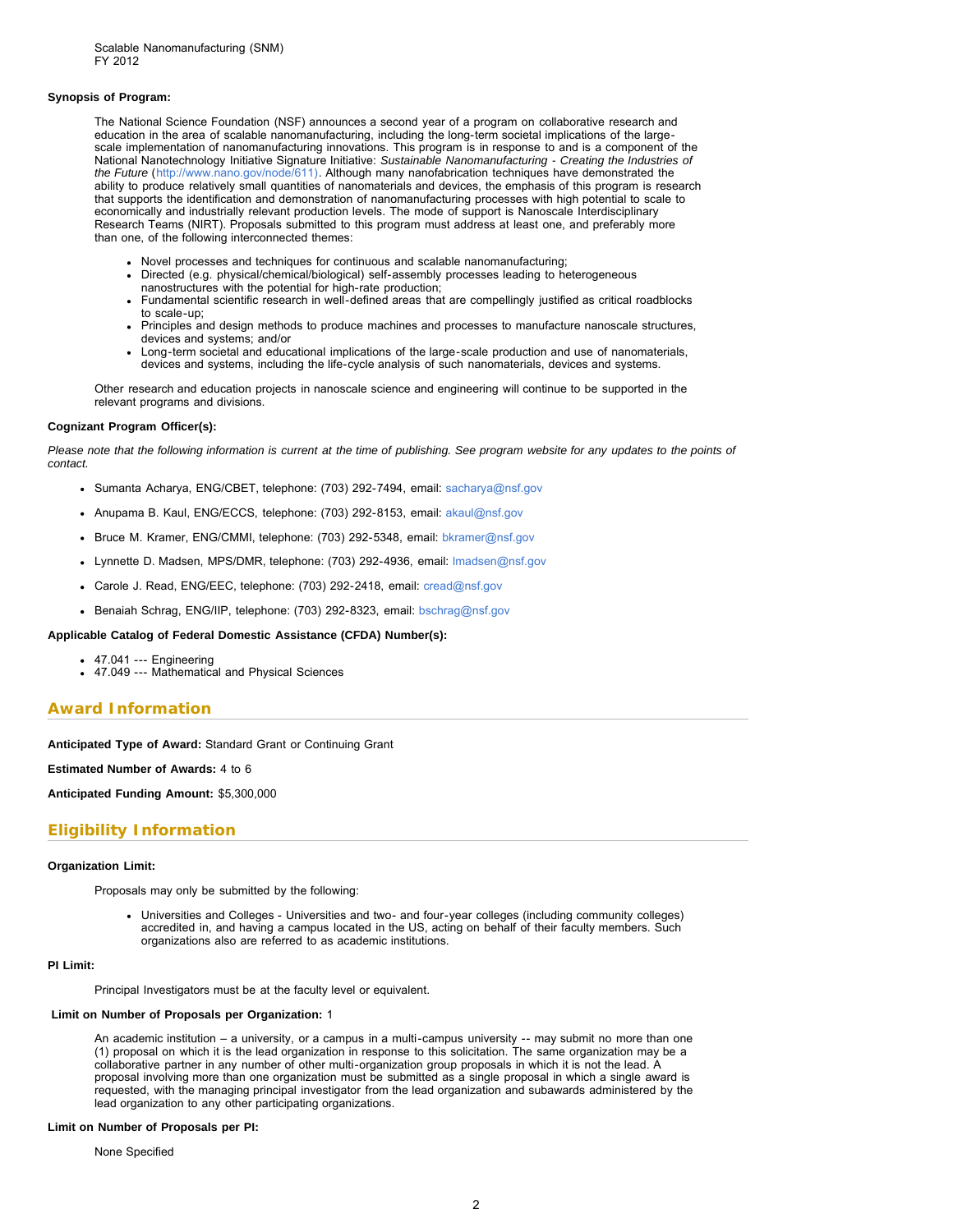## **A. Proposal Preparation Instructions**

- **Letters of Intent:** Not Applicable
- **Preliminary Proposal Submission:** Not Applicable
- **Full Proposals:**
	- Full Proposals submitted via FastLane: NSF Proposal and Award Policies and Procedures Guide, Part I: Grant Proposal Guide (GPG) Guidelines apply. The complete text of the GPG is available electronically on the NSF website at: [http://www.nsf.gov/publications/pub\\_summ.jsp?ods\\_key=gpg.](http://www.nsf.gov/publications/pub_summ.jsp?ods_key=gpg)
	- Full Proposals submitted via Grants.gov: NSF Grants.gov Application Guide: A Guide for the Preparation and Submission of NSF Applications via Grants.gov Guidelines apply (Note: The NSF Grants.gov Application Guide is available on the Grants.gov website and on the NSF website at: [http://www.nsf.gov/publications/pub\\_summ.jsp?ods\\_key=grantsgovguide\)](http://www.nsf.gov/publications/pub_summ.jsp?ods_key=grantsgovguide)

**B. Budgetary Information**

- **Cost Sharing Requirements:** Inclusion of voluntary committed cost sharing is prohibited.
- **Indirect Cost (F&A) Limitations:** Not Applicable
- **Other Budgetary Limitations:** Not Applicable
- **C. Due Dates**
	- **Full Proposal Deadline(s)** (due by 5 p.m. proposer's local time):

June 04, 2012

# **Proposal Review Information Criteria**

**Merit Review Criteria:** National Science Board approved criteria. Additional merit review considerations apply. Please see the full text of this solicitation for further information.

# **Award Administration Information**

**Award Conditions:** Standard NSF award conditions apply.

<span id="page-2-0"></span>**Reporting Requirements:** Standard NSF reporting requirements apply.

# **TABLE OF CONTENTS**

- **[Summary of Program Requirements](#page-0-0)**
- I. **[Introduction](#page-3-0)**
- II. **[Program Description](#page-3-1)**
- III. **[Award Information](#page-4-0)**
- IV. **[Eligibility Information](#page-4-1)**
- V. **[Proposal Preparation and Submission Instructions](#page-4-2)**
	- A. [Proposal Preparation Instructions](#page-4-2)
	- B. [Budgetary Information](#page-5-0)
	- C. [Due Dates](#page-5-1)
	- D. [FastLane/Grants.gov Requirements](#page-5-2)
- VI. **[NSF Proposal Processing and Review Procedures](#page-6-0)**
	- A. [NSF Merit Review Criteria](#page-6-0)
	- B. [Review and Selection Process](#page-6-1)
- VII. **[Award Administration Information](#page-7-0)**
	- A. [Notification of the Award](#page-7-1)
		- B. [Award Conditions](#page-7-2)
	- C. [Reporting Requirements](#page-7-3)
- VIII. **[Agency Contacts](#page-7-4)**
- IX. **[Other Information](#page-8-0)**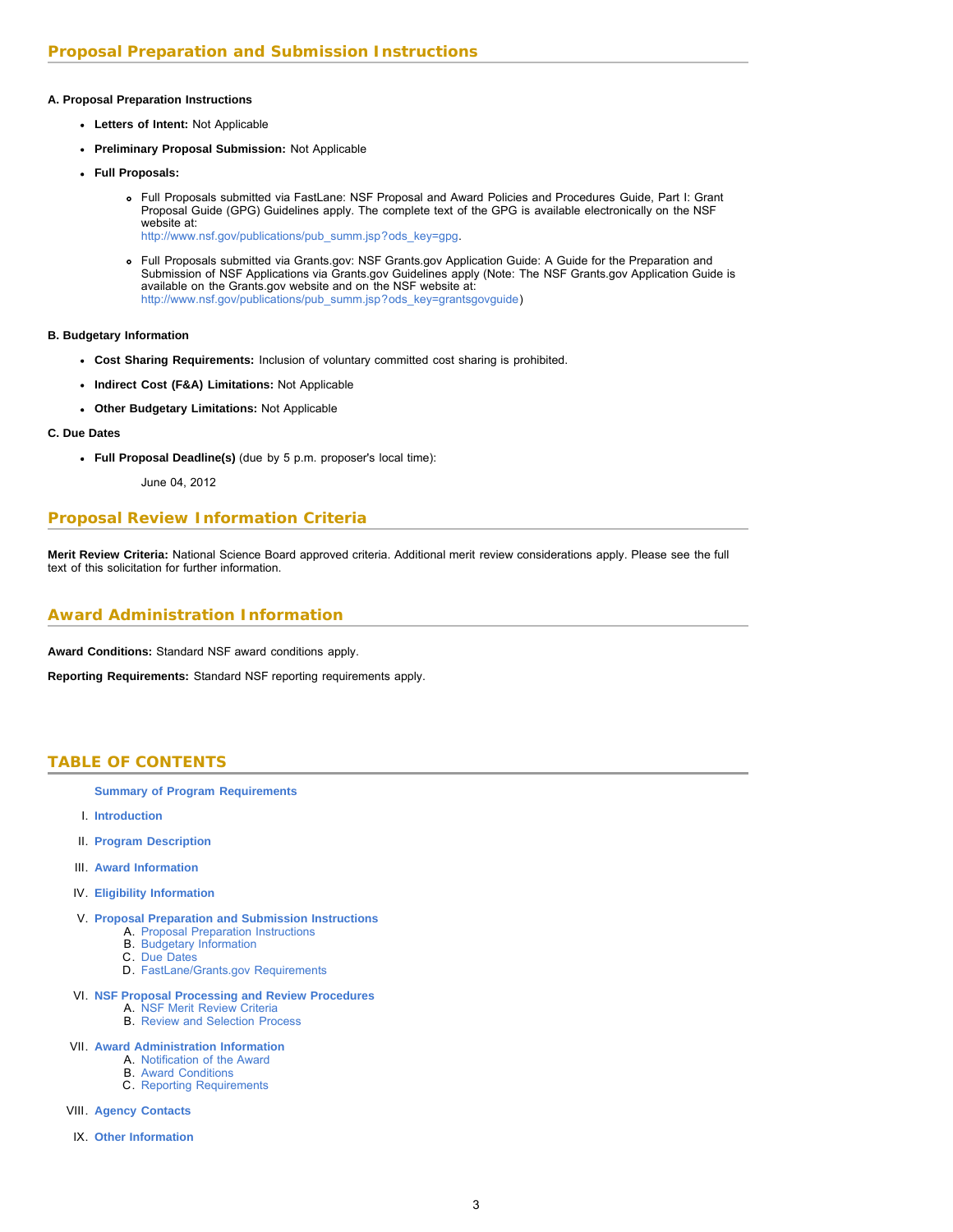# <span id="page-3-0"></span>**I. INTRODUCTION**

A length of one nanometer (one billionth of a meter) approximately defines both the minimum feature size of the smallest humanmade devices and the largest dimension of the molecules from which living things are assembled. Nanoscale devices and systems are designed to have novel physical, chemical, and biological properties that derive from their intermediate scale, where transitional properties between molecular and bulk behaviors can be accessed and controlled. While many potentially technologically interesting nanostructures have been identified, these often have been produced using slow and expensive methods with little potential for economical production at commercial scale. Economical methods for the assembly of nanosystems, which have nanostructures and nanodevices as components, are also an element of the topic area. Nanosystems may be created by various synthesis and assembly techniques, including but not limited to combinations of molecular assembly and top-down miniaturization techniques, bioassembly, networking at the nanoscale and multiscale and hierarchical architectures, robotics on surfaces, modular nanosystems, chemo-mechanical processing of molecular assemblies, and quantum interactions.

Proposals to this topic area should target nanomanufacturing processes with a clear path to eventual commercial viability. We particularly seek proposals that include fundamental research in key, well-defined areas that are compellingly identified as roadblocks to scale-up. Both of these elements should be carefully explained and justified in proposals, since both the scientific novelty and the feasibility of the methods being researched will be important selection factors. Collaborative activities with industrial companies are strongly encouraged and collaborations in which industrial partners develop industrially-relevant test beds where university and company researchers can experiment and interact are particularly encouraged. Therefore, it is highly desirable that such firms be consulted early in the proposal preparation process and that their intellectual contributions are clearly explained in the proposal.

# <span id="page-3-1"></span>**II. PROGRAM DESCRIPTION**

This solicitation focuses on five high-risk/high-reward research and education themes, four focusing on nanomanufacturing and the fifth on societal issues associated with continuing advances in nanomanufacturing and the associated increasing use of nanoscale materials, devices and systems.

- *Novel Processes and Techniques for Continuous and Scalable Nanomanufacturing.* Research on modeling, simulation, and bench-scale experimentation in support of the integration and scale-up of nanomanufacturing processes. Projects identifying specific technological roadblocks and proposing academic-industry research partnerships to overcome them are particularly encouraged. These may include research efforts inspired by promising fabrication approaches and tools recently demonstrated in industry or academia that likely have wider applicability. Examples of such areas include large area production, low-temperature solution-based processing, roll-to-roll processing and the reliable, high-speed, high-resolution on-line metrology, diagnostics, and adaptive (real-time) control capabilities and the process simulation and design methods needed in nanomanufacturing.
- *Directed Self-Assembly Processes for the High-Rate Production of Heterogeneous Nanostructures*. Research on creating nanostructures that will self-assemble or can be easily assembled into large-scale nanosystems and systems of such nanosystems. It is anticipated that such systems will comprise discrete elements that are differentiable in composition, structure, dimension, and/or geometry. Processes producing heterogeneous nanostructures by conventional phase separation or multilayer deposition processes are not sought and will not usually meet this requirement.
- *Fundamental Scientific Research in Well-Defined Areas that are Compellingly Justified as Critical Roadblocks to Scale-Up.* Key factors in the progression to large-scale nanomanufacturing involve infrastructure investment and standardization, development of metrology and quality monitoring methods, and the scale-up of both emergent and more well-established materials synthesis and processing methods. High production rate, throughput, quality, reproducibility and yield are all required for commercial viability. Some emerging fields of application appear to be particularly well suited for scale-up; however, the progression to commercial scale would be greatly enhanced by having partners with manufacturing expertise on the research team. In more established areas, researchers should clearly state what roadblocks to scale-up exist and what new approach or approaches will be investigated to overcome these obstacles. The scientific and technical barriers to commercialization, in terms of production rate, throughput, quality, reproducibility, and yield should be outlined and addressed within the proposal.
- *Principles and Design Methods for Machines and Processes to Manufacture Nanoscale Structures, Devices and Systems*. Research is encouraged on design principles, architectures and construction methods for nanoscale measurement and processing machines and systems, including their energy supply and control. Research in this area anticipates machines with integrated or stand-alone capabilities for the nanometer-scale resolution metrology of threedimensional objects with 10-100 centimeter dimensions, new tools for sensing, assembling, processing, manipulating, manufacturing and integrating across length scales, new sensing modalities and algorithms for controlling and testing nanostructures and devices, and design automation tools for assembling systems of large numbers of heterogeneous nanocomponents. This research should be strongly grounded in fundamental understanding of nanoscale processes and should integrate novel concepts for measurement, high-rate synthesis and processing, scale integration, and scale-up of nanoscale synthesis and processing methods that derive from such understanding.
- *Long-Term Societal and Educational Implications of the Large-Scale Production and Use of Nanomaterials, Devices and Systems*. Research proposals submitted in this area are expected to increase understanding, assessment and management of long-term societal change associated with nanoscale science, engineering, and technology. Subjects for examination can include the educational, economic, social, organizational and ethical changes associated with support for, design of, and results from inventions and innovations in nanomanufacturing. These proposals can focus on any social or behavioral phenomena, alone or in combination, and should relate to the research emphases and findings. Thus, they should include experts in the relevant social, behavioral, or economic sciences and nanoscale science and engineering. Proposers are encouraged to include enhancements to the relevant social or behavioral science infrastructure, and new or improved software, databases, instrumentation or tools are especially welcome. This theme aims at a long-term vision for addressing societal and ethical implications of nanotechnology with special reference to nanomanufacturing.

Proposals that incorporate elements of more than one theme are welcome. Given NSF's strong focus on developing the infrastructure for nanoscale science and engineering, all proposals should address integration of research and education, including course development appropriate to the nature of the project. Collaborations between research universities and community colleges to provide curricula and research experiences to educate the future nanomanufacturing workforce are particularly encouraged.

NSF does not normally support technical assistance, pilot plant efforts, research requiring security classification, or the development of products for commercial marketing or market research for a particular project or invention. Other research and education projects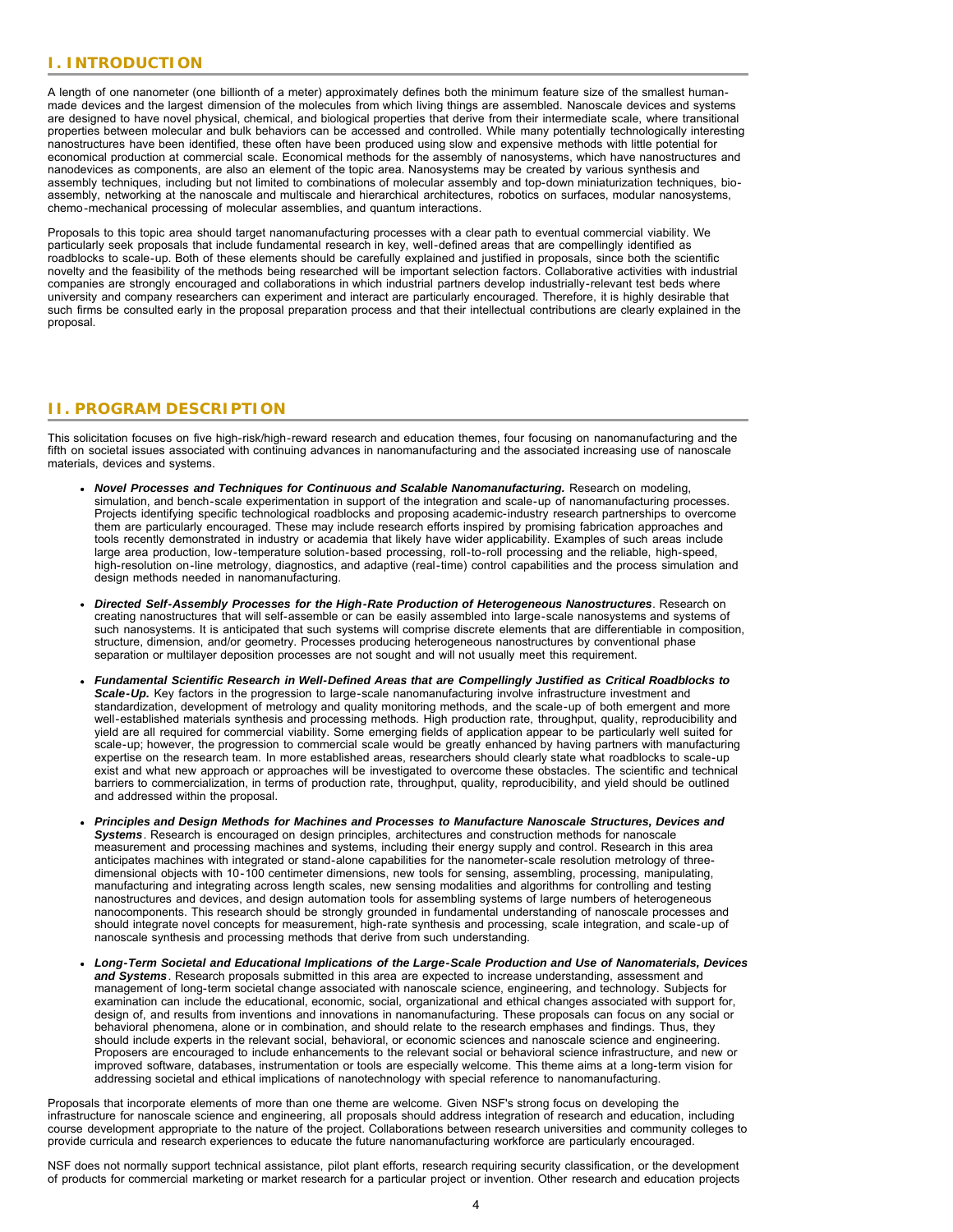in nanoscale science and engineering will continue to be supported in the relevant programs divisions and directorates.

Principal Investigators should ensure that their proposed project does not substantially overlap with ongoing federally-funded research. Proposals submitted in response to this solicitation may be shared by NSF with other federal agencies, including (but not limited to) the Department of Energy, National Institutes of Health, Air Force Office of Scientific Research, Office of Naval Research, and the Intelligence Community. Reviews, including panel summaries, if applicable, may also be shared. The reasons for sharing these proposals and reviews include potential co-funding as well as avoiding duplication of federal funding for a particular research project. If the PI or awardee organization does not wish the proposal to be shared with a particular federal agency or agencies for funding purposes, they should provide a Single Copy Document with the proposal stating which federal funding agencies should be excluded. No explanations for exclusion are required.

## <span id="page-4-0"></span>**III. AWARD INFORMATION**

Anticipated Type of Award: Continuing Grant or Standard Grant.

Estimated Number of Awards: 4-6.

Awards will be in the range of \$250,000-\$375,000 per year for four years, depending on the scope of the work proposed. Grants may be awarded in a variety of sizes and durations. The total request for NSF funding for each project, for all investigators and all organizations, may not exceed \$1,500,000. NSF expects to fund approximately 4-6 awards in FY 2012, depending on the quality of submissions. Anticipated date of awards: September 2012.

## <span id="page-4-1"></span>**IV. ELIGIBILITY INFORMATION**

#### **Organization Limit:**

Proposals may only be submitted by the following:

Universities and Colleges - Universities and two- and four-year colleges (including community colleges) accredited in, and having a campus located in the US, acting on behalf of their faculty members. Such organizations also are referred to as academic institutions.

#### **PI Limit:**

Principal Investigators must be at the faculty level or equivalent.

#### **Limit on Number of Proposals per Organization:** 1

An academic institution – a university, or a campus in a multi-campus university -- may submit no more than one (1) proposal on which it is the lead organization in response to this solicitation. The same organization may be a collaborative partner in any number of other multi-organization group proposals in which it is not the lead. A proposal involving more than one organization must be submitted as a single proposal in which a single award is requested, with the managing principal investigator from the lead organization and subawards administered by the lead organization to any other participating organizations.

#### <span id="page-4-2"></span>**Limit on Number of Proposals per PI:**

None Specified

## **V. PROPOSAL PREPARATION AND SUBMISSION INSTRUCTIONS**

## **A. Proposal Preparation Instructions**

**Full Proposal Preparation Instructions:** Proposers may opt to submit proposals in response to this Program Solicitation via Grants.gov or via the NSF FastLane system.

- Full proposals submitted via FastLane: Proposals submitted in response to this program solicitation should be prepared and submitted in accordance with the general guidelines contained in the NSF Grant Proposal Guide (GPG). The complete text of the GPG is available electronically on the NSF website at: [http://www.nsf.gov/publications/pub\\_summ.jsp?ods\\_key=gpg.](http://www.nsf.gov/publications/pub_summ.jsp?ods_key=gpg) Paper copies of the GPG may be obtained from the NSF Publications Clearinghouse, telephone (703) 292-7827 or by email from [nsfpubs@nsf.gov.](mailto:nsfpubs@nsf.gov) Proposers are reminded to identify this program solicitation number in the program solicitation block on the NSF Cover Sheet For Proposal to the National Science Foundation. Compliance with this requirement is critical to determining the relevant proposal processing guidelines. Failure to submit this information may delay processing.
- Full proposals submitted via Grants.gov: Proposals submitted in response to this program solicitation via Grants.gov should be prepared and submitted in accordance with the NSF Grants.gov Application Guide: A Guide for the Preparation and Submission of NSF Applications via Grants.gov. The complete text of the NSF Grants.gov Application Guide is available on the Grants.gov website and on the NSF website at: ([http://www.nsf.gov/publications/pub\\_summ.jsp?](http://www.nsf.gov/publications/pub_summ.jsp?ods_key=grantsgovguide) ods key=grantsgovguide). To obtain copies of the Application Guide and Application Forms Package, click on the Apply tab on the Grants.gov site, then click on the Apply Step 1: Download a Grant Application Package and Application Instructions link and enter the funding opportunity number, (the program solicitation number without the NSF prefix) and press the Download Package button. Paper copies of the Grants.gov Application Guide also may be obtained from the NSF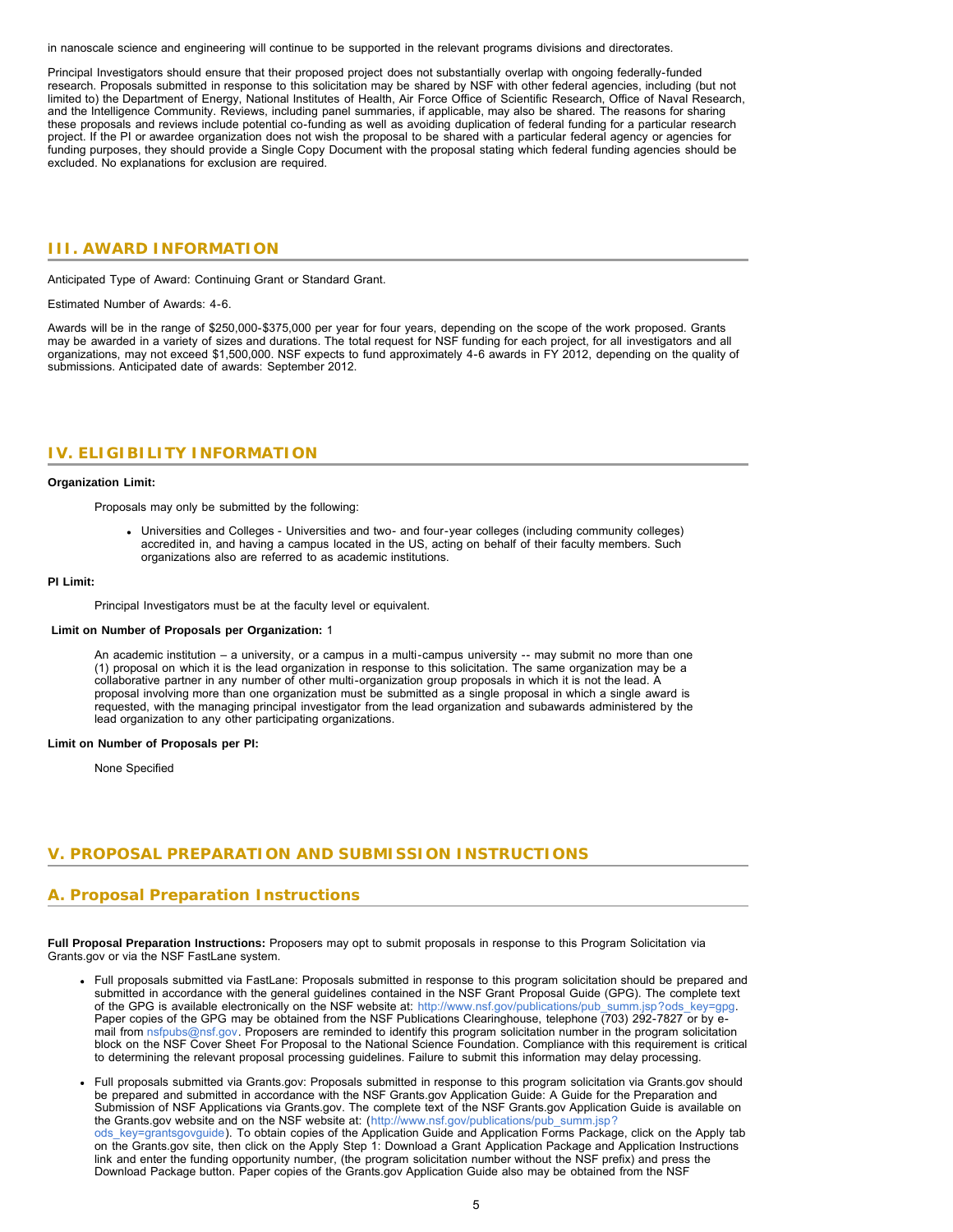Publications Clearinghouse, telephone (703) 292-7827 or by e-mail from [nsfpubs@nsf.gov.](mailto:nsfpubs@nsf.gov)

The standard Grant Proposal Guide or NSF Grants.gov Application Guide instructions for proposal preparation apply, with the following modifications.

Collaborative research activities should be described and submitted in a single proposal in which a single award is requested, with subawards administered by the lead organization to any other participating organizations (see GPG section II.D.4.a.). This solicitation encourages team approaches. Budgets for any subawards to different organizations must be included.

#### **Cover Page:**

- FastLane Users: Proposers must identify this program solicitation number in the program announcement/solicitation block on the Cover Sheet and select "**Scalable Nanomanufacturing**" from the FastLane org. unit pull-down list. The project title must begin with "**SNM:**"
- Grants.gov Users: The program solicitation number will be pre-populated by Grants.gov on the NSF Grant Application Cover Page. In Field 2, Unit of Consideration, enter 07030000 for the Division Code and 1674 for the Program Code. The project title must begin with "**SNM:**"

#### **Project Summary:**

**Proposers must indicate in order of priority one (or more) of the five research and education themes described in Section II** which the proposal addresses. This must be stated in the last line of the project summary, and it will be used to assist in assignment of the proposal to the most appropriate review panel.

#### **Project Description:**

The project description should include a discussion of the education and outreach aspects of the project and a management plan for coordinating project activities and attaining key project milestones. The proposal should describe the roles to be played by the participating organizations, the responsibilities of the managing PI, the activities of associated partners, and arrangements for the networking, exchange, and dissemination of data and the translation of results to organizations with experience in scale-up to commercial scale. The managing PI must be from the lead organization. Details on the education, training, and outreach activities planned as part of the project should be included. Opportunities for students to obtain novel research or educational experiences should be detailed, as well as any specific training activities or workshop.

The project description is limited to 15 pages and proposals that exceed the page limitation will be returned without review.

## <span id="page-5-0"></span>**B. Budgetary Information**

**Cost Sharing:** Inclusion of voluntary committed cost sharing is prohibited

#### **Budget Preparation Instructions:**

PIs are required to attend the NSF Nanoscale Science and Engineering Grantees Meeting and make a poster or verbal presentation on the project. Budgets should include travel funds for PIs to attend this meeting in the second year and all subsequent years of the award.

## <span id="page-5-1"></span>**C. Due Dates**

**Full Proposal Deadline(s)** (due by 5 p.m. proposer's local time):

June 04, 2012

## <span id="page-5-2"></span>**D. FastLane/Grants.gov Requirements**

#### **For Proposals Submitted Via FastLane:**

Detailed technical instructions regarding the technical aspects of preparation and submission via FastLane are available at: [https://www.fastlane.nsf.gov/a1/newstan.htm.](https://www.fastlane.nsf.gov/a1/newstan.htm) For FastLane user support, call the FastLane Help Desk at 1-800-673-6188 or e-mail [fastlane@nsf.gov.](mailto:fastlane@nsf.gov) The FastLane Help Desk answers general technical questions related to the use of the FastLane system. Specific questions related to this program solicitation should be referred to the NSF program staff contact(s) listed in Section VIII of this funding opportunity.

*Submission of Electronically Signed Cover Sheets.* The Authorized Organizational Representative (AOR) must electronically sign the proposal Cover Sheet to submit the required proposal certifications (see Chapter II, Section C of the Grant Proposal Guide for a listing of the certifications). The AOR must provide the required electronic certifications within five working days following the electronic submission of the proposal. Further instructions regarding this process are available on the FastLane Website at: [https://www.fastlane.nsf.gov/fastlane.jsp.](https://www.fastlane.nsf.gov/fastlane.jsp)

#### **For Proposals Submitted Via Grants.gov:**

Before using Grants.gov for the first time, each organization must register to create an institutional profile. Once registered, the applicant's organization can then apply for any federal grant on the Grants.gov website. Comprehensive information about using Grants.gov is available on the Grants.gov Applicant Resources webpage: [http://www07.grants.gov/applicants/app\\_help\\_reso.jsp.](http://www07.grants.gov/applicants/app_help_reso.jsp) In addition, the NSF Grants.gov Application Guide provides additional

technical guidance regarding preparation of proposals via Grants.gov. For Grants.gov user support, contact the Grants.gov Contact Center at 1-800-518-4726 or by email: [support@grants.gov](mailto:support@grants.gov). The Grants.gov Contact Center answers general technical questions related to the use of Grants.gov. Specific questions related to this program solicitation should be referred to the NSF program staff contact(s) listed in Section VIII of this solicitation.

*Submitting the Proposal:* Once all documents have been completed, the Authorized Organizational Representative (AOR) must submit the application to Grants.gov and verify the desired funding opportunity and agency to which the application is submitted. The AOR must then sign and submit the application to Grants.gov. The completed application will be transferred to the NSF FastLane system for further processing.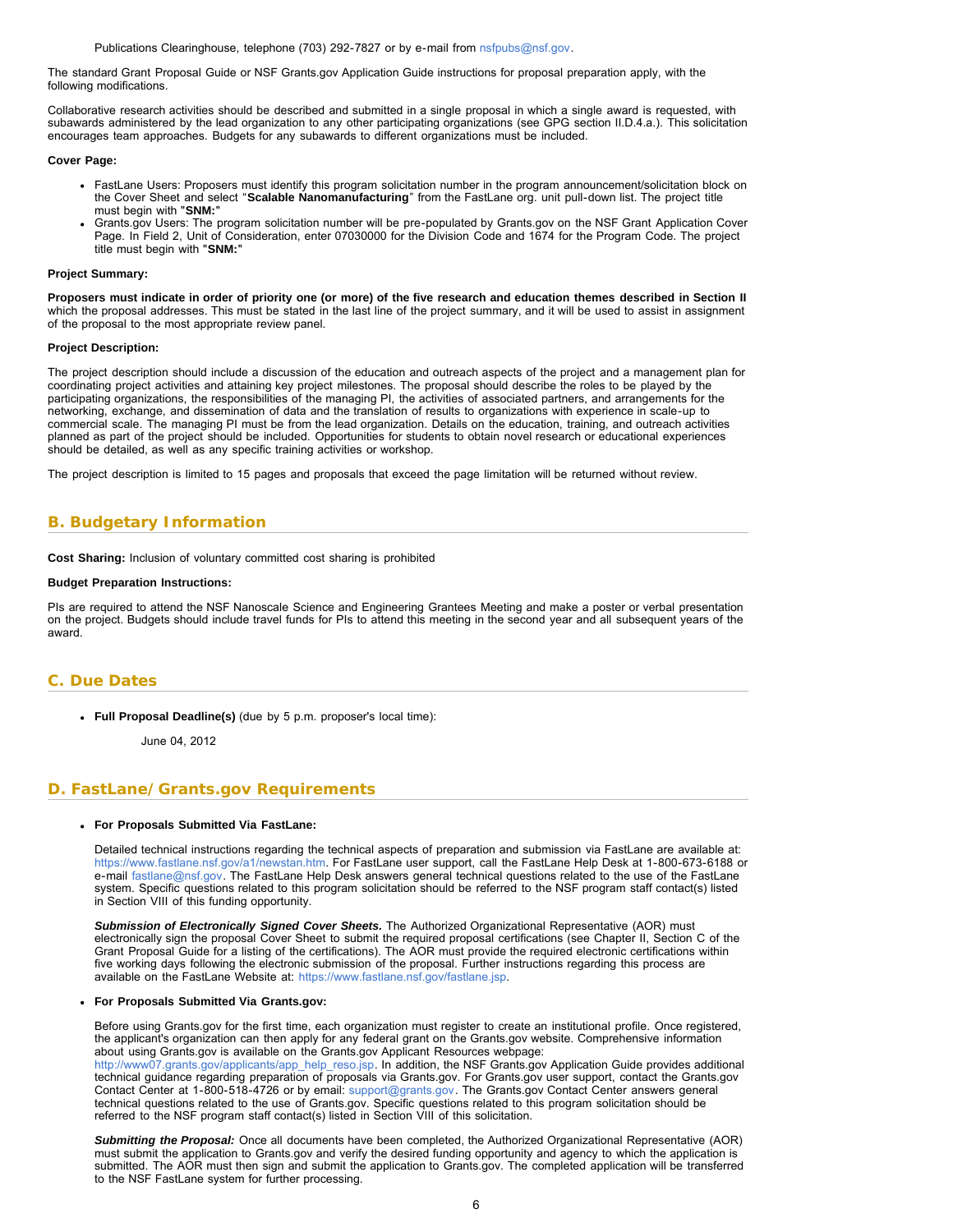## <span id="page-6-0"></span>**VI. NSF PROPOSAL PROCESSING AND REVIEW PROCEDURES**

Proposals received by NSF are assigned to the appropriate NSF program where they will be reviewed if they meet NSF proposal preparation requirements. All proposals are carefully reviewed by a scientist, engineer, or educator serving as an NSF Program Officer, and usually by three to ten other persons outside NSF who are experts in the particular fields represented by the proposal. These reviewers are selected by Program Officers charged with the oversight of the review process. Proposers are invited to suggest names of persons they believe are especially well qualified to review the proposal and/or persons they would prefer not review the proposal. These suggestions may serve as one source in the reviewer selection process at the Program Officer's discretion. Submission of such names, however, is optional. Care is taken to ensure that reviewers have no conflicts of interest with the proposal.

# **A. NSF Merit Review Criteria**

All NSF proposals are evaluated through use of the two National Science Board (NSB)-approved merit review criteria: intellectual merit and the broader impacts of the proposed effort. In some instances, however, NSF will employ additional criteria as required to highlight the specific objectives of certain programs and activities.

The two NSB-approved merit review criteria are listed below. The criteria include considerations that help define them. These considerations are suggestions and not all will apply to any given proposal. While proposers must address both merit review criteria, reviewers will be asked to address only those considerations that are relevant to the proposal being considered and for which the reviewer is qualified to make judgements.

#### **What is the intellectual merit of the proposed activity?**

How important is the proposed activity to advancing knowledge and understanding within its own field or across different fields? How well qualified is the proposer (individual or team) to conduct the project? (If appropriate, the reviewer will comment on the quality of the prior work.) To what extent does the proposed activity suggest and explore creative, original, or potentially transformative concepts? How well conceived and organized is the proposed activity? Is there sufficient access to resources?

## **What are the broader impacts of the proposed activity?**

How well does the activity advance discovery and understanding while promoting teaching, training, and learning? How well does the proposed activity broaden the participation of underrepresented groups (e.g., gender, ethnicity, disability, geographic, etc.)? To what extent will it enhance the infrastructure for research and education, such as facilities, instrumentation, networks, and partnerships? Will the results be disseminated broadly to enhance scientific and technological understanding? What may be the benefits of the proposed activity to society?

Examples illustrating activities likely to demonstrate broader impacts are available electronically on the NSF website at: <http://www.nsf.gov/pubs/gpg/broaderimpacts.pdf>.

Mentoring activities provided to postdoctoral researchers supported on the project, as described in a one-page supplementary document, will be evaluated under the Broader Impacts criterion.

#### **Additional Solicitation Specific Review Criteria**

In addition, the following criteria will be used:

- Potential for significant contributions to the advancement of nanomanufacturing in one or more of the five research and education themes:
	- Novel processes and techniques for continuous and scalable nanomanufacturing;
	- Directed (physical/chemical/biological) self-assembly processes leading to heterogeneous nanostructures with the potential for high-rate production;
	- Principles and design methods to produce machines and processes to manufacture nanoscale structures, devices and systems;
	- Fundamental scientific research in well-defined areas that are compellingly justified as critical roadblocks to scaleup; and/or
	- Long-term societal and educational implications of the large-scale production and use of nanomaterials, devices and systems, including the life-cycle analysis of such nanomaterials, devices and systems;
- Degree of interdisciplinarity;
- Value to nanomanufacturing education;
- Strength of planned collaborations and appropriateness and likely effectiveness of those collaborations. Proposals will be
- evaluated on the quality of the collaborations, not on the number of collaborators; and
- Likely effectiveness of the management plan.

NSF staff also will give careful consideration to the following in making funding decisions:

#### *Integration of Research and Education*

One of the principal strategies in support of NSF's goals is to foster integration of research and education through the programs, projects, and activities it supports at academic and research institutions. These institutions provide abundant opportunities where individuals may concurrently assume responsibilities as researchers, educators, and students and where all can engage in joint efforts that infuse education with the excitement of discovery and enrich research through the diversity of learning perspectives.

## *Integrating Diversity into NSF Programs, Projects, and Activities*

<span id="page-6-1"></span>Broadening opportunities and enabling the participation of all citizens -- women and men, underrepresented minorities, and persons with disabilities -- is essential to the health and vitality of science and engineering. NSF is committed to this principle of diversity and deems it central to the programs, projects, and activities it considers and supports.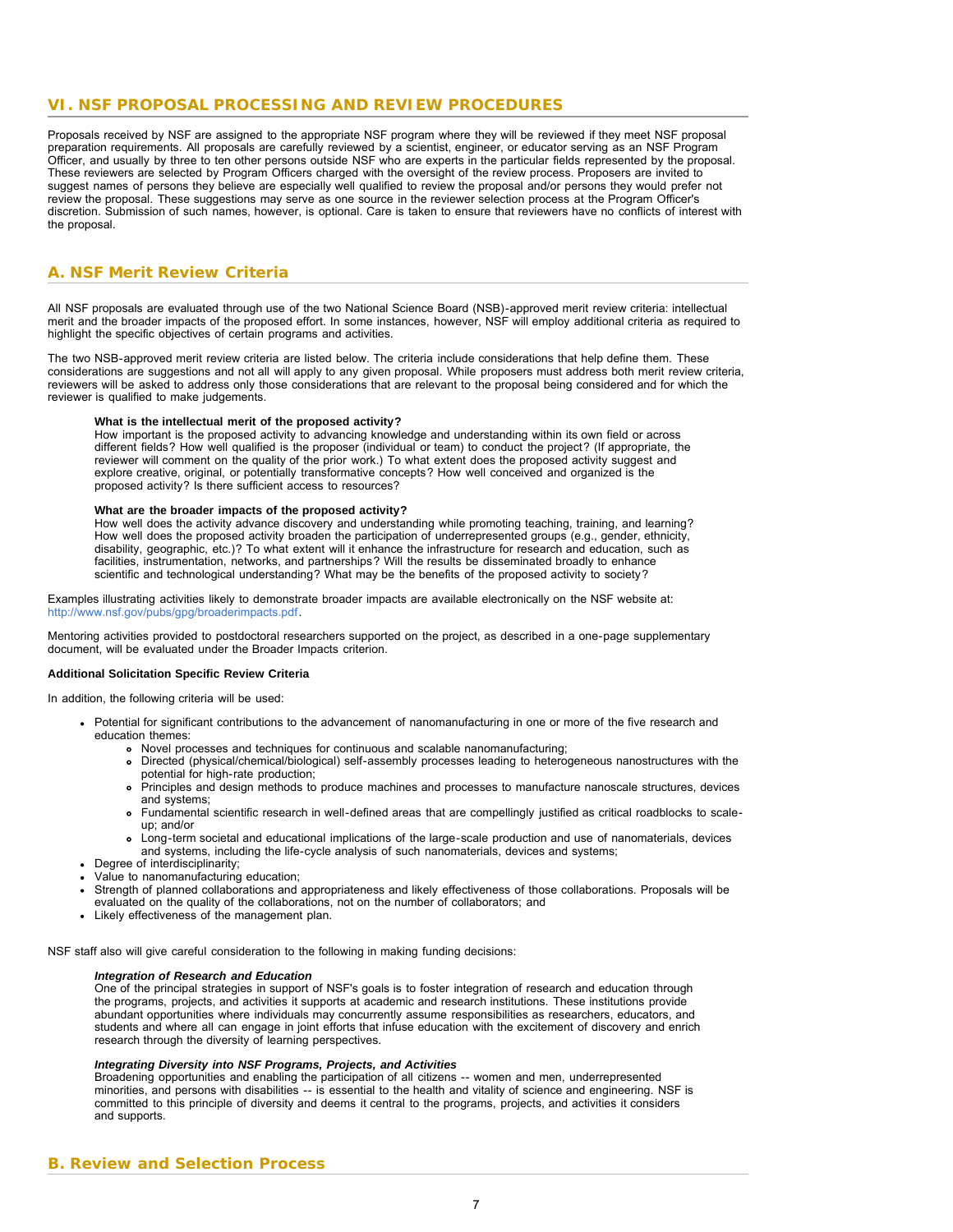Proposals submitted in response to this program solicitation will be reviewed by Ad hoc Review and/or Panel Review.

Reviewers will be asked to formulate a recommendation to either support or decline each proposal. The Program Officer assigned to manage the proposal's review will consider the advice of reviewers and will formulate a recommendation.

After scientific, technical and programmatic review and consideration of appropriate factors, the NSF Program Officer recommends to the cognizant Division Director whether the proposal should be declined or recommended for award. NSF is striving to be able to tell applicants whether their proposals have been declined or recommended for funding within six months. The time interval begins on the deadline or target date, or receipt date, whichever is later. The interval ends when the Division Director accepts the Program Officer's recommendation.

A summary rating and accompanying narrative will be completed and submitted by each reviewer. In all cases, reviews are treated as confidential documents. Verbatim copies of reviews, excluding the names of the reviewers, are sent to the Principal Investigator/Project Director by the Program Officer. In addition, the proposer will receive an explanation of the decision to award or decline funding.

In all cases, after programmatic approval has been obtained, the proposals recommended for funding will be forwarded to the Division of Grants and Agreements for review of business, financial, and policy implications and the processing and issuance of a grant or other agreement. Proposers are cautioned that only a Grants and Agreements Officer may make commitments, obligations or awards on behalf of NSF or authorize the expenditure of funds. No commitment on the part of NSF should be inferred from technical or budgetary discussions with a NSF Program Officer. A Principal Investigator or organization that makes financial or personnel commitments in the absence of a grant or cooperative agreement signed by the NSF Grants and Agreements Officer does so at their own risk.

# <span id="page-7-0"></span>**VII. AWARD ADMINISTRATION INFORMATION**

# <span id="page-7-1"></span>**A. Notification of the Award**

Notification of the award is made to *the submitting organization* by a Grants Officer in the Division of Grants and Agreements. Organizations whose proposals are declined will be advised as promptly as possible by the cognizant NSF Program administering the program. Verbatim copies of reviews, not including the identity of the reviewer, will be provided automatically to the Principal Investigator. (See Section VI.B. for additional information on the review process.)

# <span id="page-7-2"></span>**B. Award Conditions**

An NSF award consists of: (1) the award letter, which includes any special provisions applicable to the award and any numbered amendments thereto; (2) the budget, which indicates the amounts, by categories of expense, on which NSF has based its support (or otherwise communicates any specific approvals or disapprovals of proposed expenditures); (3) the proposal referenced in the award letter; (4) the applicable award conditions, such as Grant General Conditions (GC-1); \* or Research Terms and Conditions \* and (5) any announcement or other NSF issuance that may be incorporated by reference in the award letter. Cooperative agreements also are administered in accordance with NSF Cooperative Agreement Financial and Administrative Terms and Conditions (CA-FATC) and the applicable Programmatic Terms and Conditions. NSF awards are electronically signed by an NSF Grants and Agreements Officer and transmitted electronically to the organization via e-mail.

\*These documents may be accessed electronically on NSF's Website at [http://www.nsf.gov/awards/managing/award\\_conditions.jsp?](http://www.nsf.gov/awards/managing/award_conditions.jsp?org=NSF) [org=NSF.](http://www.nsf.gov/awards/managing/award_conditions.jsp?org=NSF) Paper copies may be obtained from the NSF Publications Clearinghouse, telephone (703) 292-7827 or by e-mail from [nsfpubs@nsf.gov.](mailto:nsfpubs@nsf.gov)

More comprehensive information on NSF Award Conditions and other important information on the administration of NSF awards is contained in the NSF *Award & Administration Guide* (AAG) Chapter II, available electronically on the NSF Website at [http://www.nsf.gov/publications/pub\\_summ.jsp?ods\\_key=aag.](http://www.nsf.gov/publications/pub_summ.jsp?ods_key=aag)

# <span id="page-7-3"></span>**C. Reporting Requirements**

For all multi-year grants (including both standard and continuing grants), the Principal Investigator must submit an annual project report to the cognizant Program Officer at least 90 days before the end of the current budget period. (Some programs or awards require more frequent project reports). Within 90 days after expiration of a grant, the PI also is required to submit a final project report, and a project outcomes report for the general public.

Failure to provide the required annual or final project reports, or the project outcomes report will delay NSF review and processing of any future funding increments as well as any pending proposals for that PI. PIs should examine the formats of the required reports in advance to assure availability of required data.

<span id="page-7-4"></span>PIs are required to use NSF's electronic project-reporting system, available through FastLane, for preparation and submission of annual and final project reports. Such reports provide information on activities and findings, project participants (individual and organizational), publications, and other specific products and contributions. PIs will not be required to re-enter information previously provided, either with a proposal or in earlier updates using the electronic system. Submission of the report via FastLane constitutes certification by the PI that the contents of the report are accurate and complete. The project outcomes report must be prepared and submitted using Research.gov. This report serves as a brief summary, prepared specifically for the public, of the nature and outcomes of the project. This report will be posted on the NSF website exactly as it is submitted by the PI.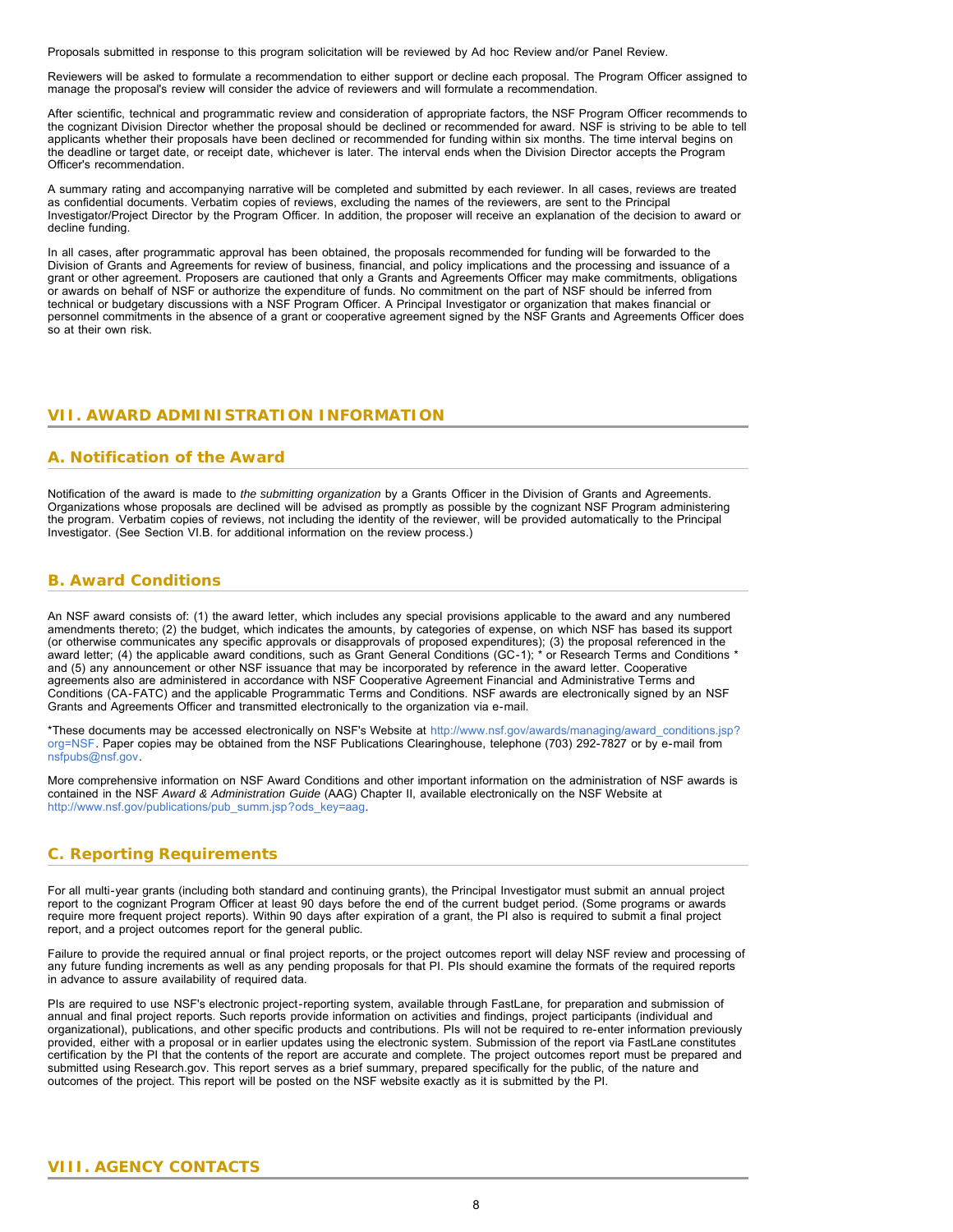*Please note that the program contact information is current at the time of publishing. See program website for any updates to the points of contact.*

General inquiries regarding this program should be made to:

- Sumanta Acharya, ENG/CBET, telephone: (703) 292-7494, email: [sacharya@nsf.gov](mailto:sacharya@nsf.gov)
- Anupama B. Kaul, ENG/ECCS, telephone: (703) 292-8153, email: [akaul@nsf.gov](mailto:akaul@nsf.gov)
- Bruce M. Kramer, ENG/CMMI, telephone: (703) 292-5348, email: [bkramer@nsf.gov](mailto:bkramer@nsf.gov)
- Lynnette D. Madsen, MPS/DMR, telephone: (703) 292-4936, email: [lmadsen@nsf.gov](mailto:lmadsen@nsf.gov)
- Carole J. Read, ENG/EEC, telephone: (703) 292-2418, email: [cread@nsf.gov](mailto:cread@nsf.gov)
- Benaiah Schrag, ENG/IIP, telephone: (703) 292-8323, email: [bschrag@nsf.gov](mailto:bschrag@nsf.gov)

For questions related to the use of FastLane, contact:

FastLane Help Desk, telephone: 1-800-673-6188; e-mail: [fastlane@nsf.gov.](mailto:fastlane@nsf.gov)

For questions relating to Grants.gov contact:

Grants.gov Contact Center: If the Authorized Organizational Representatives (AOR) has not received a confirmation message from Grants.gov within 48 hours of submission of application, please contact via telephone: 1-800-518-4726; email: [support@grants.gov.](mailto:support@grants.gov)

<span id="page-8-0"></span>For questions related to the use of FastLane, contact:

 $\cdot$  telephone: 1-800-673-6188, email: [fastlane@nsf.gov](mailto:fastlane@nsf.gov)

## **IX. OTHER INFORMATION**

The NSF Website provides the most comprehensive source of information on NSF Directorates (including contact information), programs and funding opportunities. Use of this Website by potential proposers is strongly encouraged. In addition, National Science Foundation Update is a free e-mail subscription service designed to keep potential proposers and other interested parties apprised of new NSF funding opportunities and publications, important changes in proposal and award policies and procedures, and upcoming NSF Regional Grants Conferences. Subscribers are informed through e-mail when new publications are issued that match their identified interests. Users can subscribe to this service by clicking the "Get NSF Updates by Email" link on the [NSF web site.](http://www.nsf.gov/)

Grants.gov provides an additional electronic capability to search for Federal government-wide grant opportunities. NSF funding opportunities may be accessed via this new mechanism. Further information on Grants.gov may be obtained at [http://www.grants.gov.](http://www.grants.gov/)

Grant Opportunities for Academic Liasion with Industry (GOALI), NSF 12-513) <http://www.nsf.gov/pubs/2012/nsf12513/nsf12513.htm>. Grant Opportunities for Academic Liaison with Industry (GOALI) aims to synergize university-industry partnerships by making funds available to support an eclectic mix of industry-university linkages. Special interest is focused on affording the opportunity for:

- interdisciplinary university-industry teams to conduct long-term research projects;
- Faculty, postdoctoral fellows, and students to conduct research and gain experience with production processes in an industrial setting; and
- Industrial scientists and engineers to bring industry's perspective and integrative skills to academe.

This solicitation, previous program solicitations, and additional information concerning related activities such as workshops and publications, including **"The National Nanotechnology Initiative - Supplement to the President's FY 2013 Budget (2012)**" prepared by the National Science and Technology Council, are available online at <http://www.nsf.gov/nano> and [http://nano.gov/.](http://nano.gov/)

To accelerate nanotechnology development in support of the President's priorities and innovation strategy, in accordance with the recommendations of the President's Council of Advisors on Science and technology (PCAST), NNI member agencies have identified areas ripe for significant advances through close and targeted program-level interagency collaboration. The resulting Nanotechnology Signature Initiatives include **"Sustainable Nanomanufacturing," "Nanoelectronics for 2020 and Beyond," and "Nanotechnology for Solar Energy Collection and Conversion."** All three publications are available at [\(http://www.nano.gov/html/research/signature\\_initiatives.html\)](http://www.nano.gov/html/research/signature_initiatives.html). This program solicitation is a partial contribution to those two NNI, National Science and Technology Council, initiatives.

The PCAST report, **"The National Nanotechnology Initiative 2010: Third Assessment and Recommendations of the National Nanotechnology Advisory Panel,"** is available at [http://www.whitehouse.gov/sites/default/files/microsites/ostp/pcast-nano-report.pdf.](http://www.whitehouse.gov/sites/default/files/microsites/ostp/pcast-nano-report.pdf)

## **ABOUT THE NATIONAL SCIENCE FOUNDATION**

The National Science Foundation (NSF) is an independent Federal agency created by the National Science Foundation Act of 1950, as amended (42 USC 1861-75). The Act states the purpose of the NSF is "to promote the progress of science; [and] to advance the national health, prosperity, and welfare by supporting research and education in all fields of science and engineering."

NSF funds research and education in most fields of science and engineering. It does this through grants and cooperative agreements to more than 2,000 colleges, universities, K-12 school systems, businesses, informal science organizations and other research organizations throughout the US. The Foundation accounts for about one-fourth of Federal support to academic institutions for basic